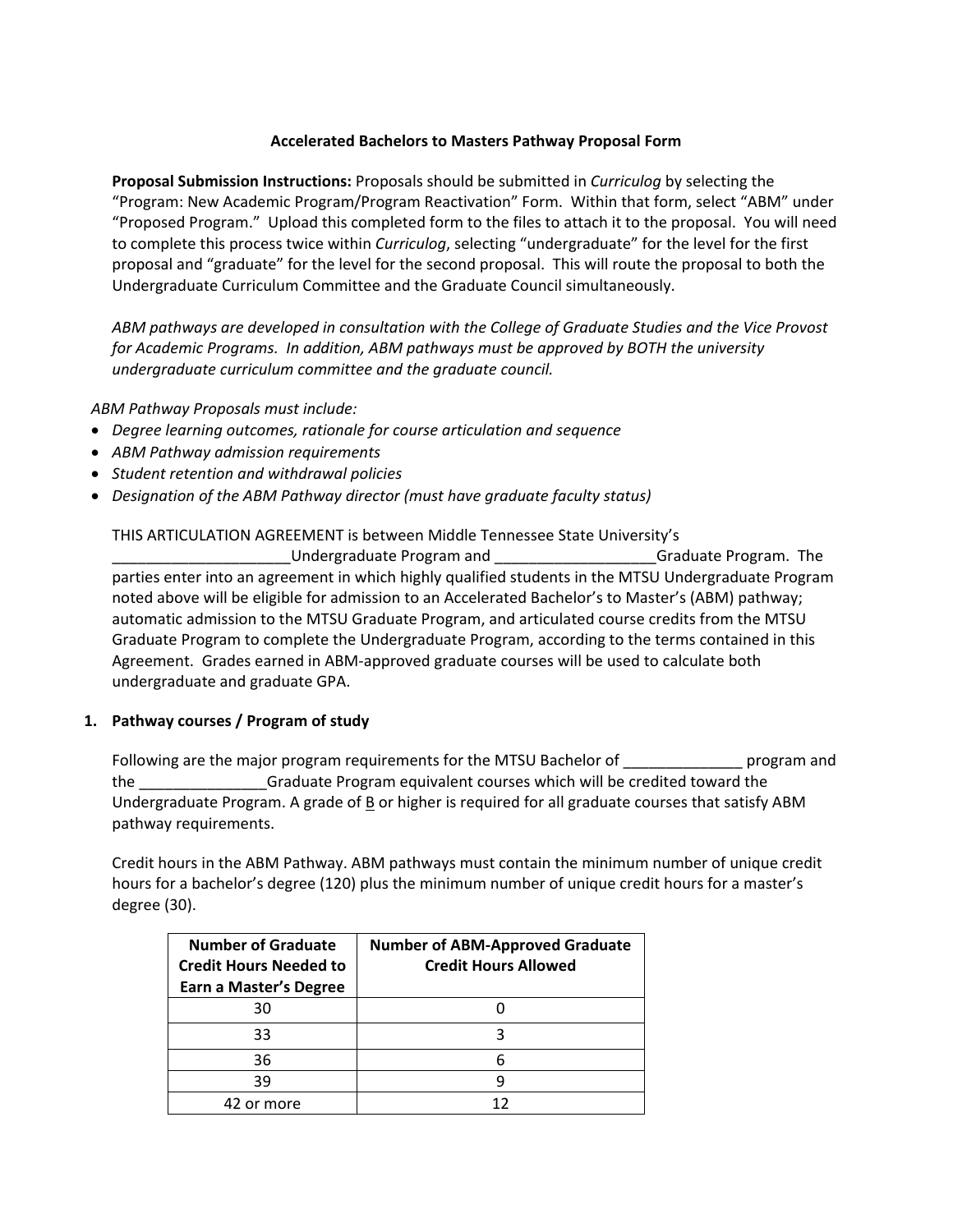Total number of Credit hours in Undergraduate Program: \_\_\_\_\_\_\_ Total number of credit hours in Graduate Program: \_\_\_\_\_\_\_ Total number of credit hours in ABM Pathway:

To ensure program integrity, acceptable graduate courses should be selected from the program's core or guided electives in the master's degree program. Thesis credit hours may not be used.

| Undergraduate Program Requirements |                             |                     |  |
|------------------------------------|-----------------------------|---------------------|--|
| MTSU Undergraduate Course          | <b>MTSU Graduate Course</b> | <b>Credit Hours</b> |  |
|                                    |                             |                     |  |
|                                    |                             |                     |  |
|                                    |                             |                     |  |
|                                    |                             |                     |  |
|                                    |                             |                     |  |

Provide a rationale for the courses listed. For each undergraduate course requirement, identify the learning outcomes and how the undergraduate learning outcomes are satisfied by the graduate course.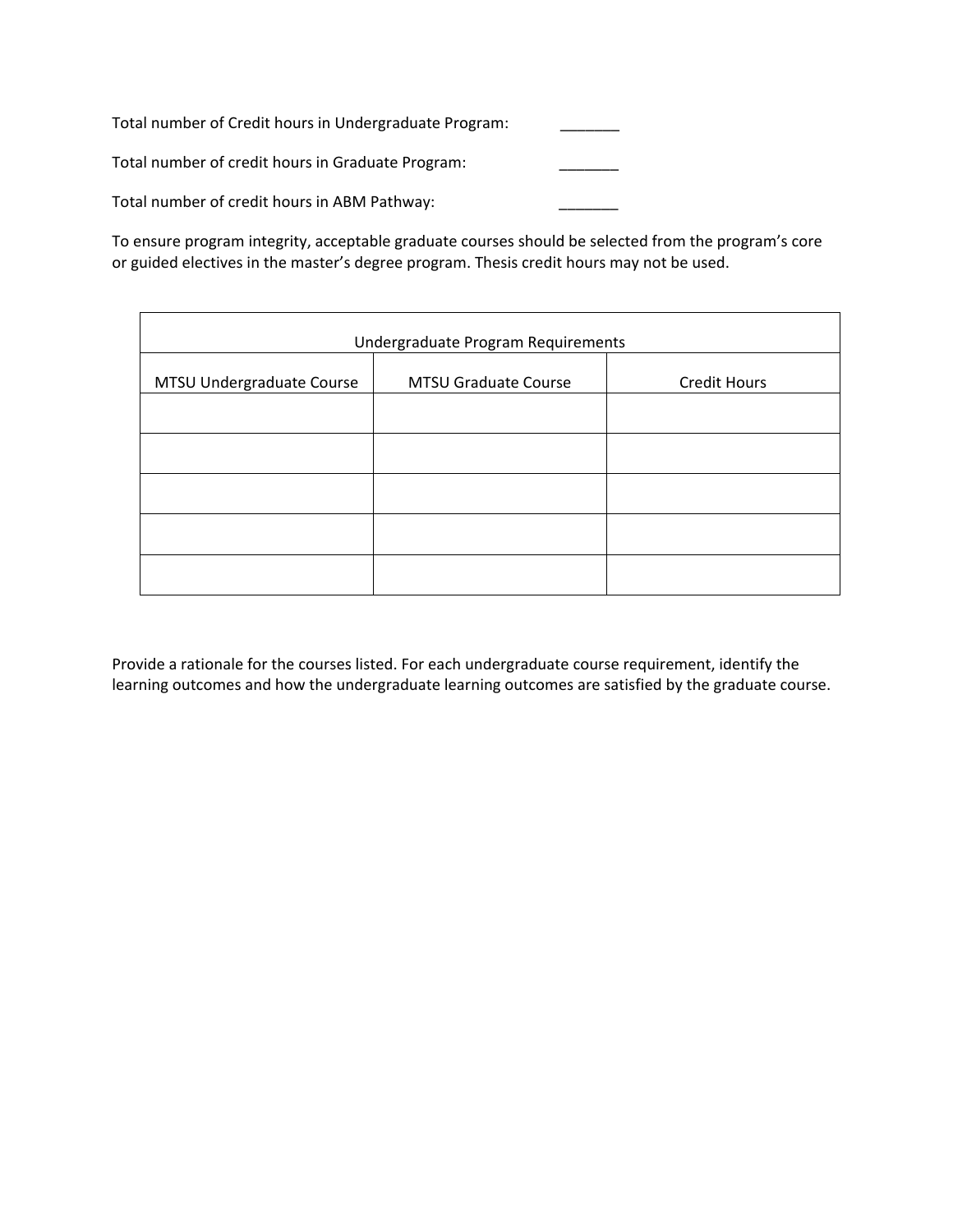Explain how the undergraduate and graduate program outcomes will be tracked specifically for ABM pathway students to demonstrate that the outcomes for ABM students are equivalent to their non-ABM peers at both levels (disaggregated data from their Bachelor's and Master's cohorts).

# **2. ABM Pathway admission requirement**

#### Minimum Admission Standards for an ABM Pathway

To be eligible, a student must:

- have completed 75 undergraduate credits;
- have completed a minimum of 24 credit hours at MTSU;
- have a minimum of two semesters remaining at MTSU; and
- an inclusive GPA of 3.25 or higher.

List any additional admission requirements:

Admission to the ABM Pathway is handled by the ABM Pathway Coordinator in the Department. Once a student has been selected for the ABM Pathway, the ABM coordinator will fill out an ABM form with the student and the College of Graduate Studies will properly code the student within Banner.

#### **3. Graduate Program admission requirements**

An ABM student who successfully completes the Pathway will then need to apply to the College of Graduate Studies under the specified program. The application requirements will then be waived, and the student will automatically be admitted to the program.

Upon acceptance to the MTSU Graduate Program, students will be considered graduate students and will pay graduate tuition for all remaining graduate courses.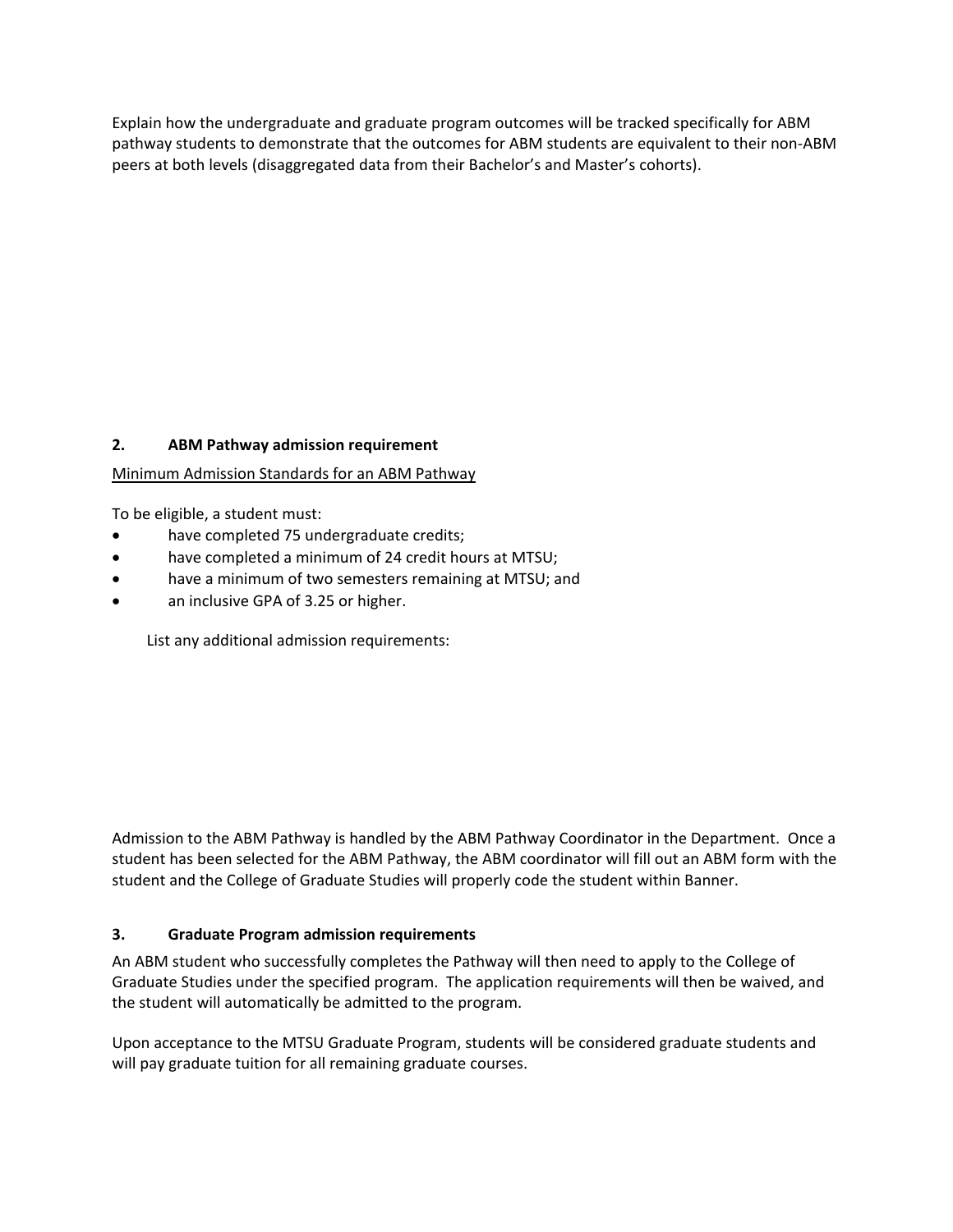## **4. Student retention and withdrawal policies**

a. **Withdrawal from the Undergraduate ABM Pathway.** A student may withdraw from an ABM Pathway at any time by informing the ABM Pathway Coordinator and respective undergraduate program and graduate program coordinators (or designees) in writing of her/his intent to withdraw. Withdrawal is considered permanent, and a student who withdraws may not re-enter the same ABM Pathway.

b. **Dismissal from the ABM Pathway.** Students will be dismissed from an ABM Pathway for failure to maintain satisfactory levels of academic progress, which includes:

1. Failure to meet the general ABM Pathway guidelines and specific program requirements.

2. Failure to maintain an overall undergraduate GPA of 3.0 or higher in any term.

3. Interruption of the undergraduate course of study for more than three terms, without the prior consent of the undergraduate and graduate program coordinators (or designees).

A student who either withdraws or is removed from an ABM Pathway may apply to the College of Graduate Studies for admission to a graduate program, but will do so as a typical applicant and provide all application materials required of other non-ABM Pathway students. Such students may still count the graduate credit they earn toward the completion of their undergraduate requirements, but may only use these courses toward their graduate degree requirements with the approval of the graduate program coordinator, provided the minimum grade was met.

A grade of B or higher is required for all graduate courses that satisfy ABM pathway requirements.

# **5. ABM Pathway director/coordinator**

The ABM Pathway coordinator is responsible for student recruitment, advising, Pathway monitoring and reporting of ABM Pathway student success.

Name:

Email Address: with the state of the state of the state of the state of the state of the state of the state of

Phone: \_\_\_\_\_\_\_\_\_\_\_\_\_\_\_\_\_\_\_\_\_\_\_\_\_\_\_\_\_\_\_\_\_\_\_\_\_\_\_\_\_\_\_\_\_\_\_\_\_\_\_\_\_\_\_\_\_\_\_\_\_\_\_\_\_\_